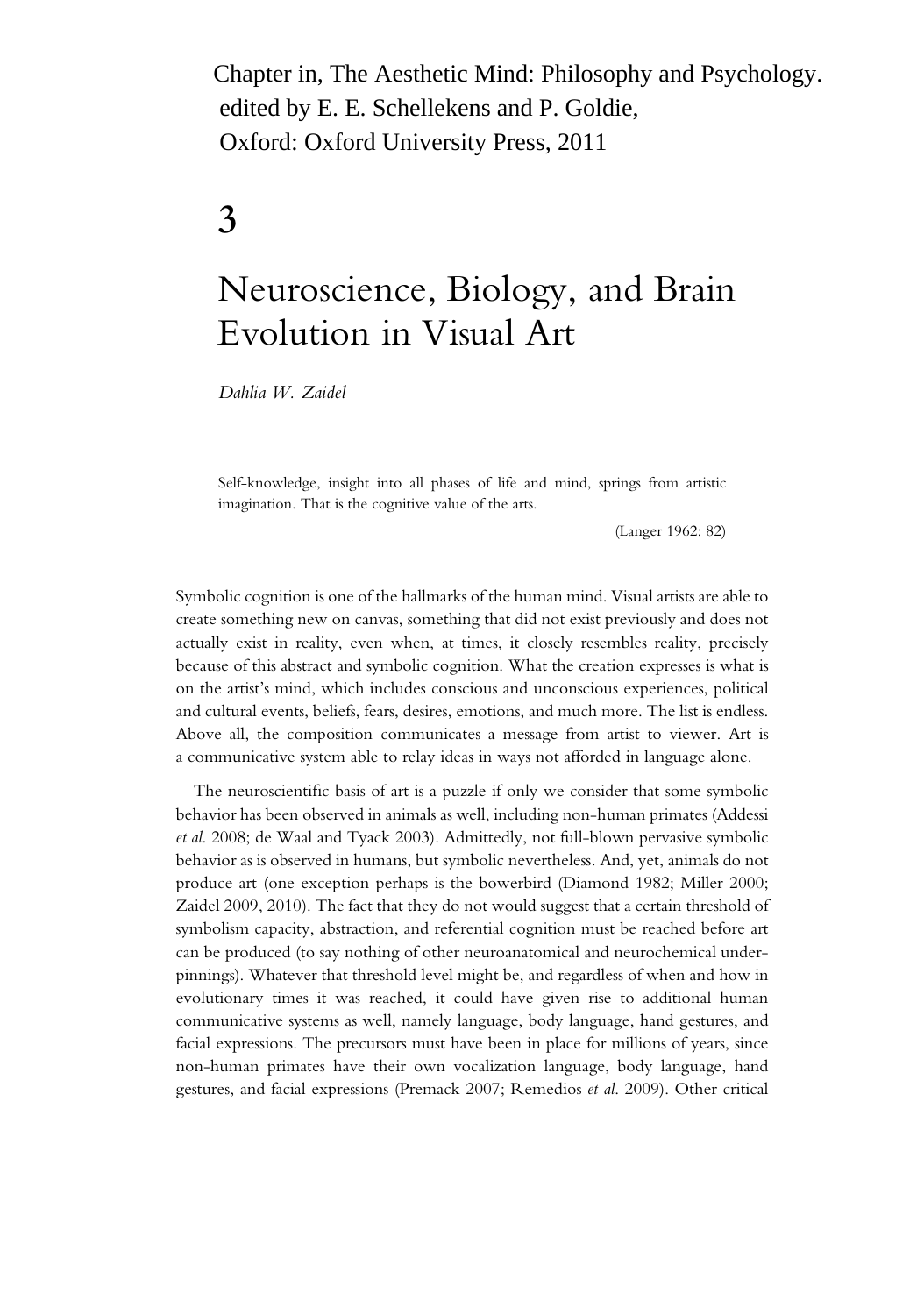brain capacities, then, ones that are unique to humans, must play significant roles in art production.

We often think of human language as the prime example of symbolic cognition. While the neurological basis of language has been extensively studied in the past 150 years, and quite a bit is now known and understood regarding how it is organized in the brain, attempts to zero in on the neuroanatomical underpinning of art are greatly hampered by absence of clear definitions of the components of pictorial art (or any art). Neuroscientists and neuropsychologists need reducible (defined) components to be able to link them to neural regions and pathways. Currently, except for spatial organization required in pictures, a function specialized in the right parietal lobe, there is no simple way of achieving such definitions. On the other hand, the whole of pictorial production may indeed be more significant than its parts, and general components may be sufficient. Skills, talent, and creativity are good examples of such components.

Several intriguing and relevant issues to the neuroscience of art are discussed in this chapter. (1) Brain regions and visual sensory considerations: The appearance of art stems from both sensory properties, namely the eyes themselves, and central properties, namely brain regions specialized in processing spatial cognition, color knowledge, and aesthetics. (2) Homo sapiens evolution: When did the symbolic cognition threshold reach a level that triggered abundant art production by Homo sapiens and what else happened simultaneously by way of cognitive changes? (3) Biology and sexual selection strategies: The display feature of pictorial art might be explained in biological motivation terms, ones that involve neural motivational systems in the brain particularly associated with mate selection strategies (Miller 2000, 2001; Zahavi 1978; Zaidel 2010).

## 1. Peripheral sensory influences

Vision is influenced by neurological events, starting with the eye itself and ending in the vision processing regions of the brain. In this regard, several scenarios with potential effects on the appearance of art can be drawn. The first concerns the clarity of the artist's sensory vision arising from physical structures within the eye, such as the crystalline lens and retina. Distortions and fuzziness in the composition can be caused by the shape and elasticity of the lens, or they can be caused by abnormal or diseased arrangements of the photoreceptors in the retina, and other eye-related causes.

Consider visual processes and the use of colors in paintings. The first stage in seeing colors resides in retinal photoreceptors known as cones, which are situated in the back of the eyeball, and are in fact specialized neurons (Hubel 1995). The fovea is located in the retina and through its anatomical and physiological makeup facilitates focused vision. The cones enable us to see colors with chemical reactions triggered by the lightwaves entering the eye and hitting the fovea. The chemical reaction initiates neuro-signals to the vision processing regions in the cortex, via several subcortical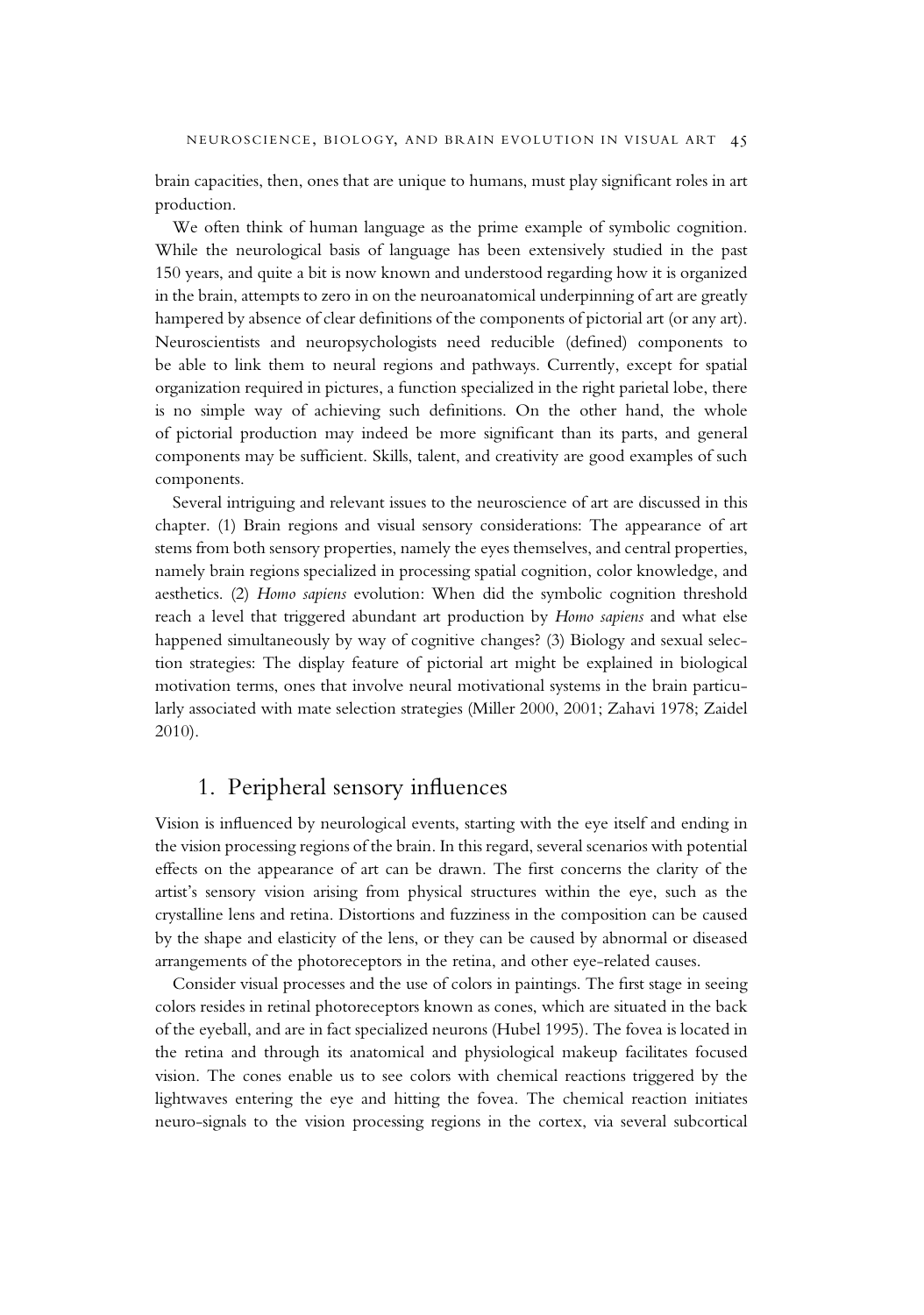#### 46 THE PSYCHOLOGY OF THE AESTHETIC

synaptic stations. In the occipital lobes reside the primary visual areas where neuronal computations are performed on the signals arriving from the synaptic stations and resulting in conscious perception of colors. But suppose, for example, there is abnormality in the cones in the first place, as in colorblindness (color deficiency). In such cases colors are not perceived normally. More of one cone receptor type than another or a complete absence of a receptor skews the lightwave information reaching the brain, particularly the vision processing regions in the occipital lobes. The condition is caused by genetic transmission of a mutation on the maternal X chromosome, typically affecting males. In colorblindness cases, some colors end up being seen as shades of gray. A colorblind artist can be the best painter in the world but when it comes to colors, the eye's physiological condition impacts the choice of colors (Lanthony 2001). Several such artists have been identified (for review see Zaidel 2005). With noncolorblind artists, it is not known why artists apply their own unique coloring techniques (Van Gogh and Matisse, for example) or the nature, organization, and dynamics of the cones across non-artists. Whatever colors are applied by individual artists, colorblind or not, they reflect, in part, the physiological and anatomical status of the cones.

Other eye-related issues affect pictorial representation. An eye disease such as retinal degeneration where the neurons in the retina degenerate (e.g., Degas), or a cataract in the crystalline lens (e.g., Monet, Cassatt), or normal aging of the eye (e.g., Rembrandt, Titian) (Jackson and Owsley, 2003; Spear, 1993) would all prevent lightwaves from impacting the cones in a normal fashion. Fuzzy vision, abnormal perception of colors, and inaccurate perception of details can result from such eye diseases. Moreover, the cones being specialized neurons are actually an extension of the brain and are affected by neurotransmitters present in brain tissue. For example, dopamine, a major neurotransmitter in the brain, has many receptors on the cones themselves and too much or too little of this neurotransmitter impacts the way some colors, particularly blue, are seen and applied pictorially (Djamgoz et al. 1997; Masson et al. 1993).

## 2. Brain and aesthetic sensations

The organization of our psychological capacities in the brain is traditionally inferred from consequences of damage to the brain. To my knowledge, there have been no reports of loss of aesthetic responses following any type of brain damage. Alterations in visual aesthetics following brain damage have been documented in a single published case, again to the best of my knowledge. A few cases of dementia where there was moderate brain atrophy have been described for musical preference alterations (reviewed in Zaidel 2005). A man suffering from temporal lobe epilepsy and who underwent left anterior temporal lobectomy reported changes in his music, literature, and painting preferences (Sellal et al. 2003). Before surgery he preferred rock music, science fiction literature, and abstract paintings; after surgery his taste shifted to polyphonic singing, novels, and realistic paintings. This neurological case is unusual.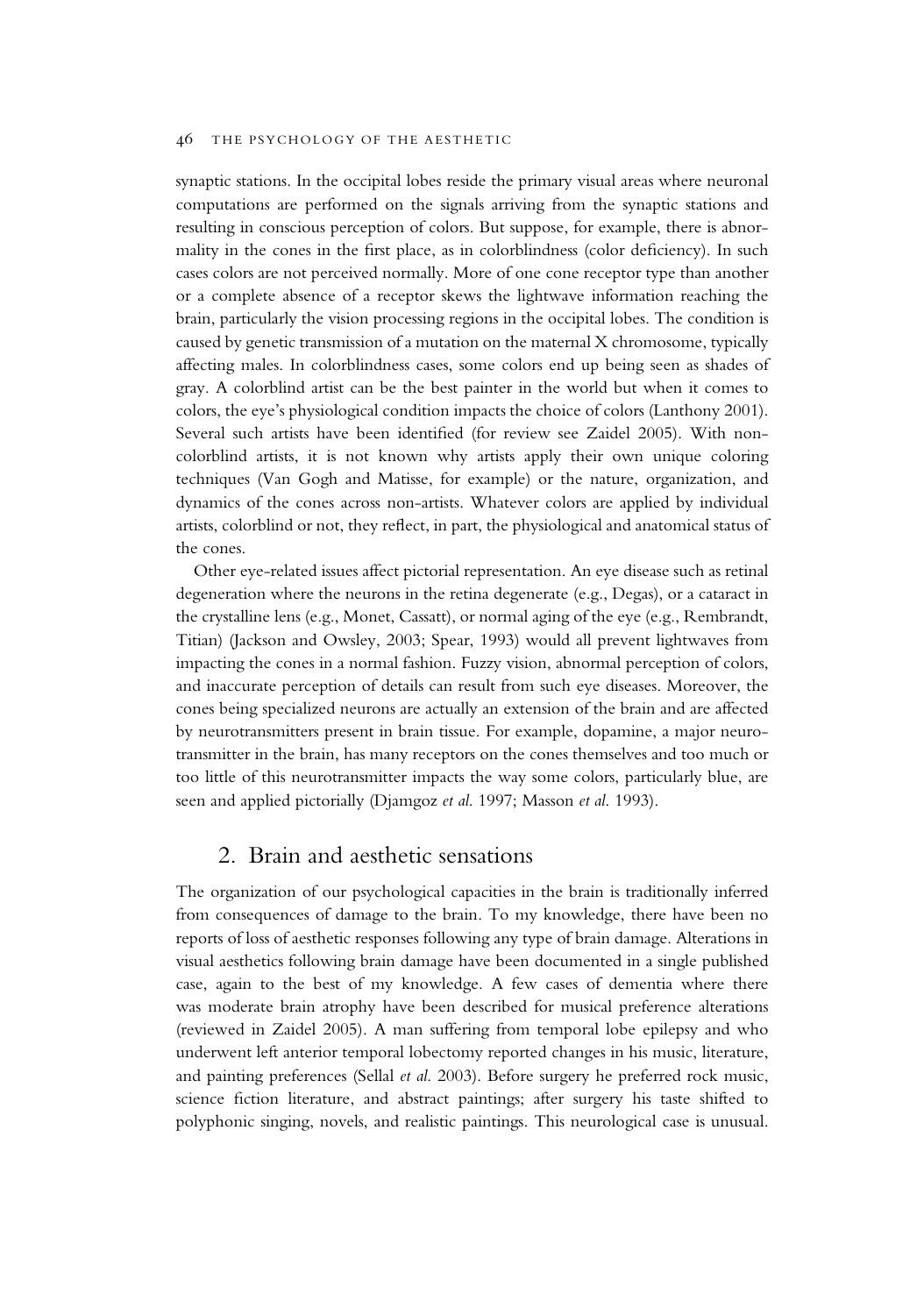In the absence of a critical mass of evidence for aesthetic alterations, there is too little to go on to reach conclusions. Importantly, a study of aesthetic preference in Alzheimer's patients found no statistically significant difference in preference between the patients and the normal controls, despite presence of major cognitive deficits in the patients (Halpern et al. 2008). Collectively, the large-scale absence of aesthetic preference alterations following brain damage, of any etiology or localization, as well as absence of reports for loss of aesthetic reactions, suggests a diffuse functional representation of aesthetics processing in the brain (see discussion, Zaidel 2005: 159–60).

Across historical times aesthetic reactions appear remarkably stable. Consider modern-day preference for ancient or cross-cultural art. Art created in one side of the world by cultures speaking languages and adhering to customs no one can understand on the other side of the world can nevertheless trigger aesthetic reactions in that side. Context is a critical clue to understanding the nature of art, and still without understanding the context of a distant culture we react aesthetically to its art. This suggests a context-free, culture-free neuronal foundation for aesthetic reactions, perhaps one rooted in ancestral biological motivational systems linked to reproduction (discussed in subsequent paragraphs of this chapter). It should be mentioned, however, that we do not have evidence of aesthetic reactions, per se, in animals; aesthetic assessment may be uniquely human.

A few neuroimaging studies investigated preference for paintings. The results implicate brain activity in several regions and little agreement among the studies (reviewed in Nadal et al. 2008). Some of these studies have discussed involvement of the motivational system known as the "reward pathway." The system consists of the forebrain bundle, lateral hypothalamus and its "pleasure center," and the excitatory neurotransmitter dopamine. However, recent animal work demands reconsideration of the role the "reward pathway" and dopamine play in motivational behavior (Burgdorf and Panksepp 2006; Panksepp 2005). The limbic system, dorsolateral prefrontal cortex, and other subcortical regions as well as the endorphins, and the inhibitory neurotransmitter GABA are also involved in experiential pleasure and positive affect. Thus, it is not unreasonable to expect aesthetics and its pleasure-related reactions to have brain origins other than the "reward pathway." Moreover, not all aesthetic experiences are linked to pleasure in a straightforward way: For example, horror and tragedy in art do not lead to clear-cut pleasure. In the context of aesthetics, then, reward and pleasure are not necessarily the same thing.

## 3. Brain damage effects in artists

Visual artists with brain damage can shed light on the relationship between art and brain regions. This is accomplished through examination of the post-damage works and comparing to pre-damage output. The issues concern any alterations, loss of talent, skill, or creativity. Approximately forty cases with unilateral damage or with diffuse damage have been described thus far in the neurological literature, and a review of the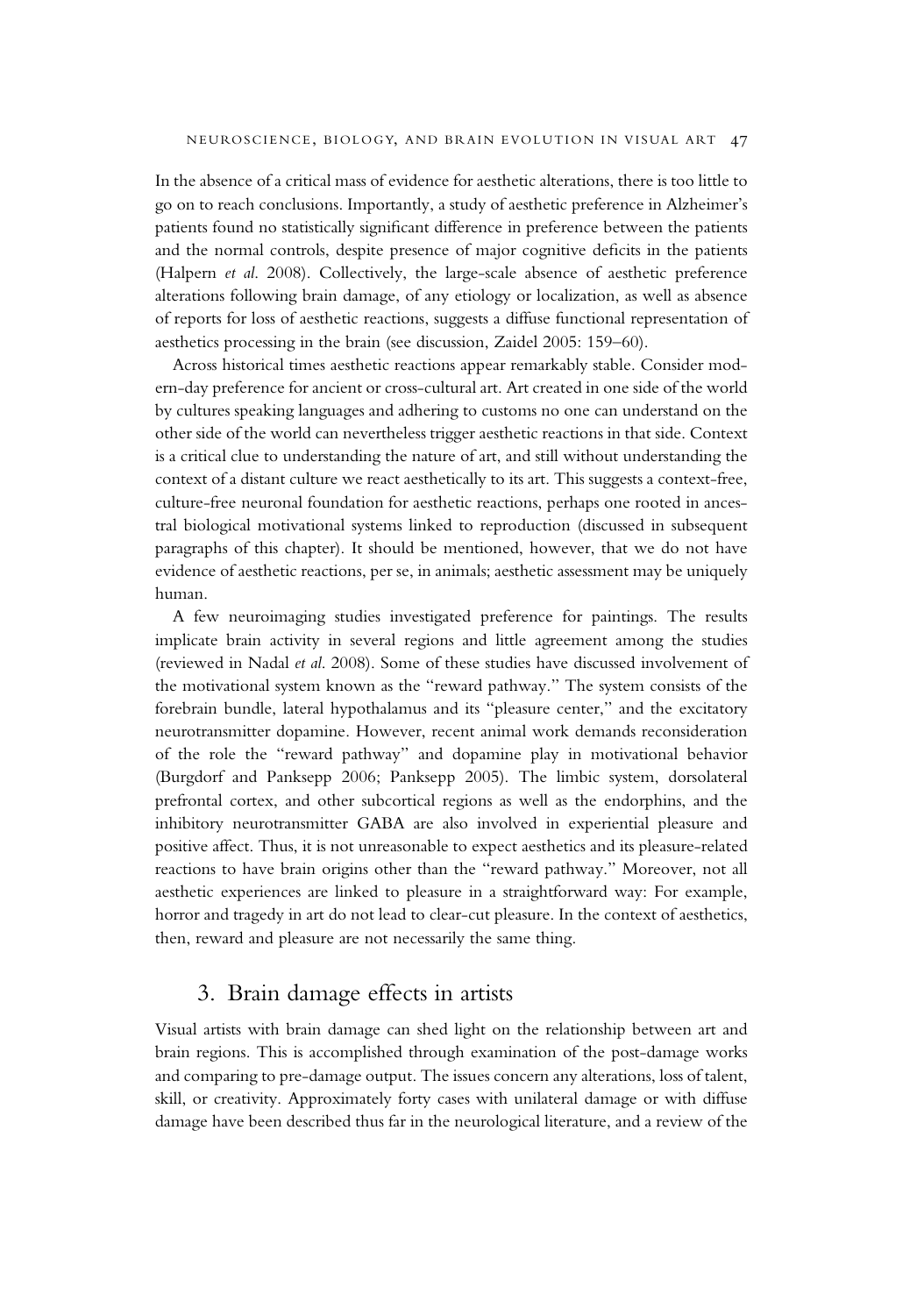#### 48 THE PSYCHOLOGY OF THE AESTHETIC

majority of these cases indicates that on the whole artists go on producing art despite the damage and, importantly, independently of its laterality or localization (Zaidel 2005). So this suggests that artistic talent, skill, and creativity, to say nothing of ideas, concepts, and symbolic cognition, are generally diffusely represented in the brain and no single "center," region, or pathway controls art-related cognition and production.

Furthermore, no specific technique or style alterations are associated with localization of the damage, or its etiology. Artists accustomed to using the abstract art genre (style) adhere to it following damage, and the same is true of the realistic style pre- and post-damage. This implies that the neurological foundations of genre are diffusely represented, and through redundancy of functional representation survive regional damage (Zaidel 2010). Some brain-damaged artists develop techniques to compensate for loss of perceptual and cognitive specialization. However, these techniques are subtle and difficult to group into coherent categories.

Specific art-related alterations can nevertheless be explained in terms of loss of perceptual and cognitive specialization controlled by particular brain regions, although similar deficits are observed in non-artists suffering from damage in the same brain regions. One example is loss of accurate depictions of spatial relations, particularly as they apply to three-dimensional space (3-D). These deficits are observed following damage in the right parietal lobe (De Renzi 1982). Another example is the phenomenon of hemi-neglect. The condition typically occurs following damage in the right hemisphere, in the parietal lobe, and manifests in hemi-neglect of the left half of space where the left half of the canvas would be largely unfilled. The neglect symptoms often have short time duration, lasting approximately six weeks or so in the majority of cases. Regardless, the essence of pictorial art does not lie in its spatial layout alone, certainly not in two-dimensional (2-D) depictions of 3-D space, so functions specialized in the right parietal lobe cannot be regarded as the core essence of pictorial art. Instead, the cognitive functions specialized in both cerebral hemispheres should be regarded as being involved in the whole artistic process, and only future research could decipher the balance of individual hemispheric contributions.

## 4. Biological motivations in art production

The energy put into an artistic creation, its purpose and function, the continued experimentation and innovations by artists, and the impact on the observer, have all been interpreted against a background of biological motivation. Specifically, it has been proposed that art, whether visual or not, serves as means for the display of talent, skill, and the artist's genetic quality (Miller 2000, 2001; Zahavi 1978). According to this view, the need to exhibit art is rooted in mate selection display strategies for the purpose of procreation and promulgation of their species. Such courtship displays, the most famous of which is the stunning display of the peacock's tail, have driven sexual selection in evolutionary dynamics (Cronin 1992; Darwin 1871). Just as the peacock fans out his tail to reveal perfections and imperfections stemming from genetic fitness,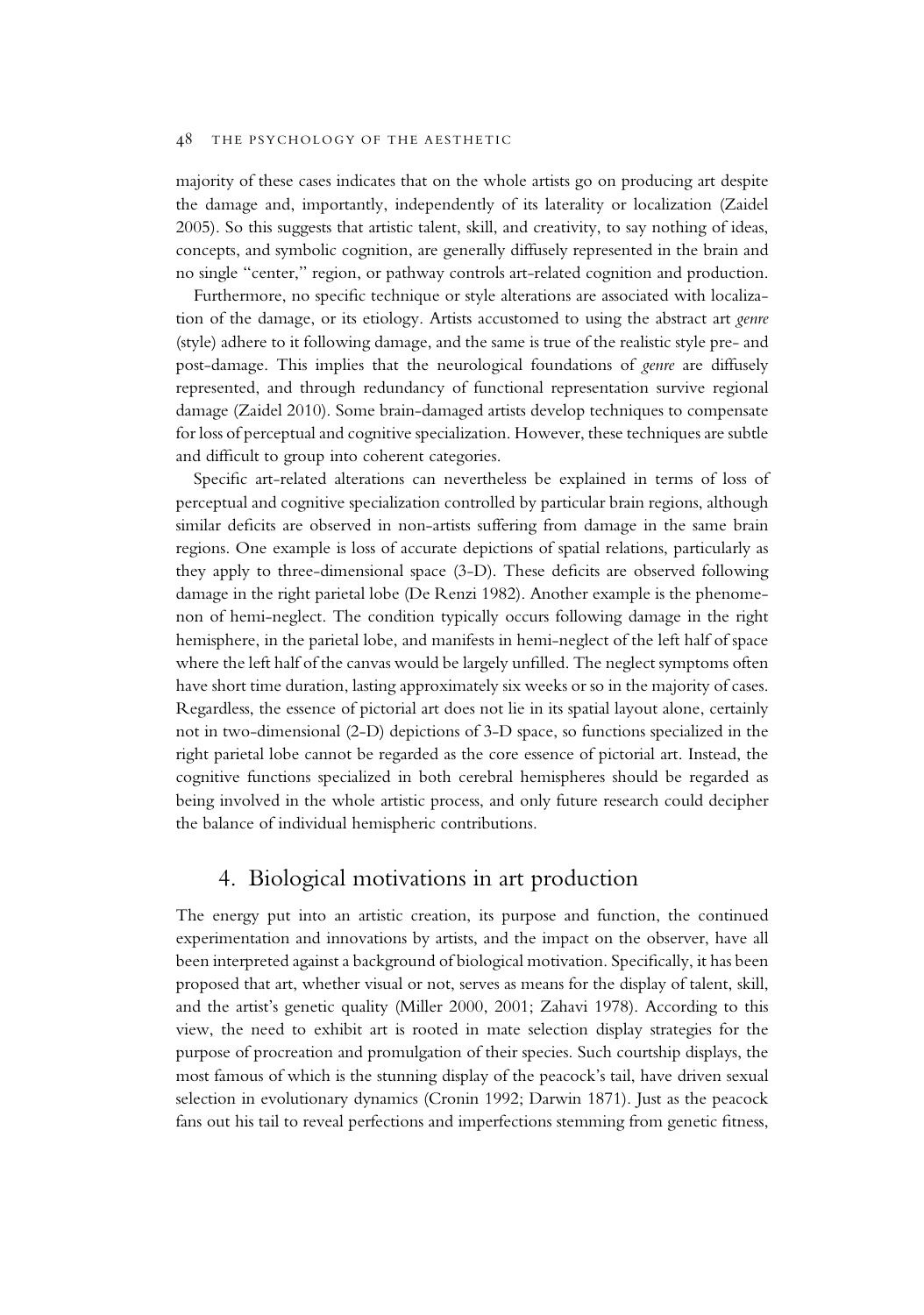disease, parasites, and strength, so do artists reveal quite a bit about their cognitive prowess, which includes skill, talent, and creativity, by exhibiting their compositions. Art is produced principally in order to display to others.

This biological motivational background of art is consistent with its communicative essence. There is a mutually receptive interaction between the producer and the viewer emanating from an earlier biological level than the symbolic and abstract. Courtship signals in animals are meant to attract attention and maintain interest long enough for procreation; the displays are varied, as they are spectacular. They characteristically involve body parts and motor control that historically evolved to advertise fitness in the most optimal ways. The male bird of paradise not only displays fitness, health, and genetic quality in his elaborate feathers and acrobatics, but also in the various shades of color reflected from his feathers. All of this is meant to expose quality level for the critical assessment by potential female mates aiming for healthy offspring (Gould and Gould 1989). The position adopted in this chapter is that the foregoing is a reasonable way to explain how the motivation behind exhibition and display in animals drives the motivation for display of human art, and attract our attention to the message.

## 5. Homo sapiens and evolutionary cognitive and neurological changes

Extensive symbolic and abstract cognition is associated with Homo sapiens. The fossil record points to Africa where Homo sapiens first emerged around 150,000–200,000 years ago (Mellars 2006b; Relethford 2008). There is archaeological and genetic DNA evidence that anatomically modern humans migrated away from Africa to other parts of the world at least a couple of times. The first migration, around 100,000 years ago, did not spread extensively throughout Europe and Asia. However, traces of symbolic cognition associated with this group have been uncovered in sites located both in South Africa and in Israel, including symbolic burials, red ochre pigments of different shades, which had to be transported into cave shelters over long distances, as well as ornamentations (Hovers et al. 2003; Jacobs et al. 2008; Mellars 2006b). The second migration out of Africa around 60,000–65,000 years ago did lead to a wider dispersion throughout Europe and Asia (Behar et al. 2008; Mellars, 2006b). This migration brought with it from Africa more sophisticated tool technology than the first migration. In the intervening years since the first migration, cognitive and neurological changes are assumed to have proceeded in Africa based on archaeological evidence of finer, more sophisticated tools. Locations in South Africa, in particular, have revealed refined hand tools and ornamentations at more advanced levels than other regions in this continent (Henshilwood and Marean 2003; McBrearty and Stringer 2007), and it is the South Africa ancestors that are believed to have formed the second migration (Mellars 2006a). In the absence of substantially large archaeological and fossil data from the period of the intervening years, it is only speculation as to what led to the cognitive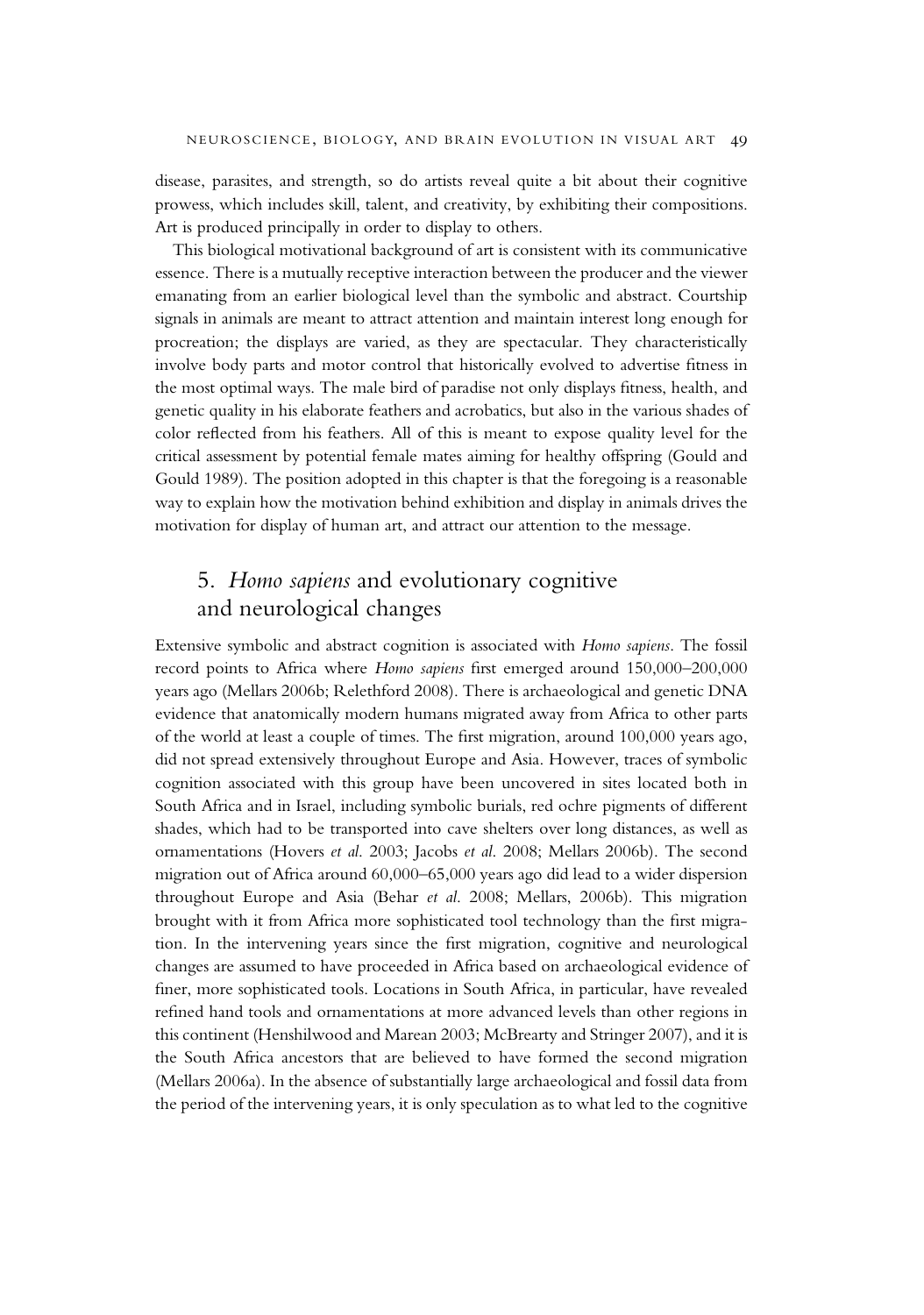#### 50 THE PSYCHOLOGY OF THE AESTHETIC

and neurological changes. One explanation rests on substantial evidence for serious climatic events in Africa, particularly droughts lasting for over 100,000 years, leading to isolation of human groups who nevertheless survived by harvesting new sources of food and living along seacoasts where seafood was abundant (Jacobs et al. 2008; deMenocal 2011). Both the nutrients available in such food and the methods to harvest it could have contributed greatly to the increased symbolic and advanced technology.

However, archaeological evidence for full-blown art production is lacking from these sites in Africa and other places in the world. Developed art does not appear on the modern human scene until around 35,000–45,000 years ago, and when it does appear, it is in Western Europe. And therein lies the mystery: the time gap between the appearance of Homo sapiens and the emergence of abundant practice of art. In addition, given that anatomically modern humans had spread to so many regions by then, why was art produced abundantly only in Western Europe? What was the role of humans' closest relatives, the Neanderthals, who were already present in Western Europe for more than 300,000 years when Homo sapiens arrived, in the big art explosion (Balter 2009)? Presently, these remain outstanding questions. Clearly, cognitive and neuroanatomical changes occurred gradually over biological time, altering and modifying in the context of natural selection and adaptation to the environment (Zaidel 2010).

As mentioned in the initial paragraphs of this chapter, cognitive and neurological thresholds must be reached in order to produce art. This level may not be unique to art; it could include many forms of communication as well. In the debate concerning the role and emergence of art in human societies not all agree with the biological reproductive link arguments (described in section 4). Another point of view links art principally to a simultaneous development of sophisticated grammatical language, with the latter leading the way. This view implies that the hallmark of symbolic cognition in humans was triggered first and foremost by language development. According to the language-symbol argument, the primary brain alteration was linguistic cognition with art being secondary or a byproduct. One proposal for the genetic trigger for language development is the FOXP2 gene (Enard et al. 2002). However, doubts have been raised about any unique role of FOXP2 in human language since this gene is found in animals as well (Fisher and Scharff 2009). In sum, a major change in the brain of the anatomically modern humans, associated with the period of the initial abundant art in Western Europe, is hypothesized by some evolutionary scholars (Klein and Edgar 2002).

However, not everyone agrees with this view of a sudden and major brain change (Holden 2004), including the present author. The debate is ongoing. The dynamics of biological changes are slow and gradual over time; they are subject to evolutionary adaptive changes and natural selection forces (Hernandez et al. 2011). The anatomical and physiological precursors of humans' sophisticated grammatical language with its combinatorial syntax had to have been in place for millions of years before 45,000 years ago (McBrearty and Stringer 2007; Remedios et al. 2009; Zaidel 2005, 2009). Besides, there is no convincing evidence that the earliest *Homo sapiens* lacked language; they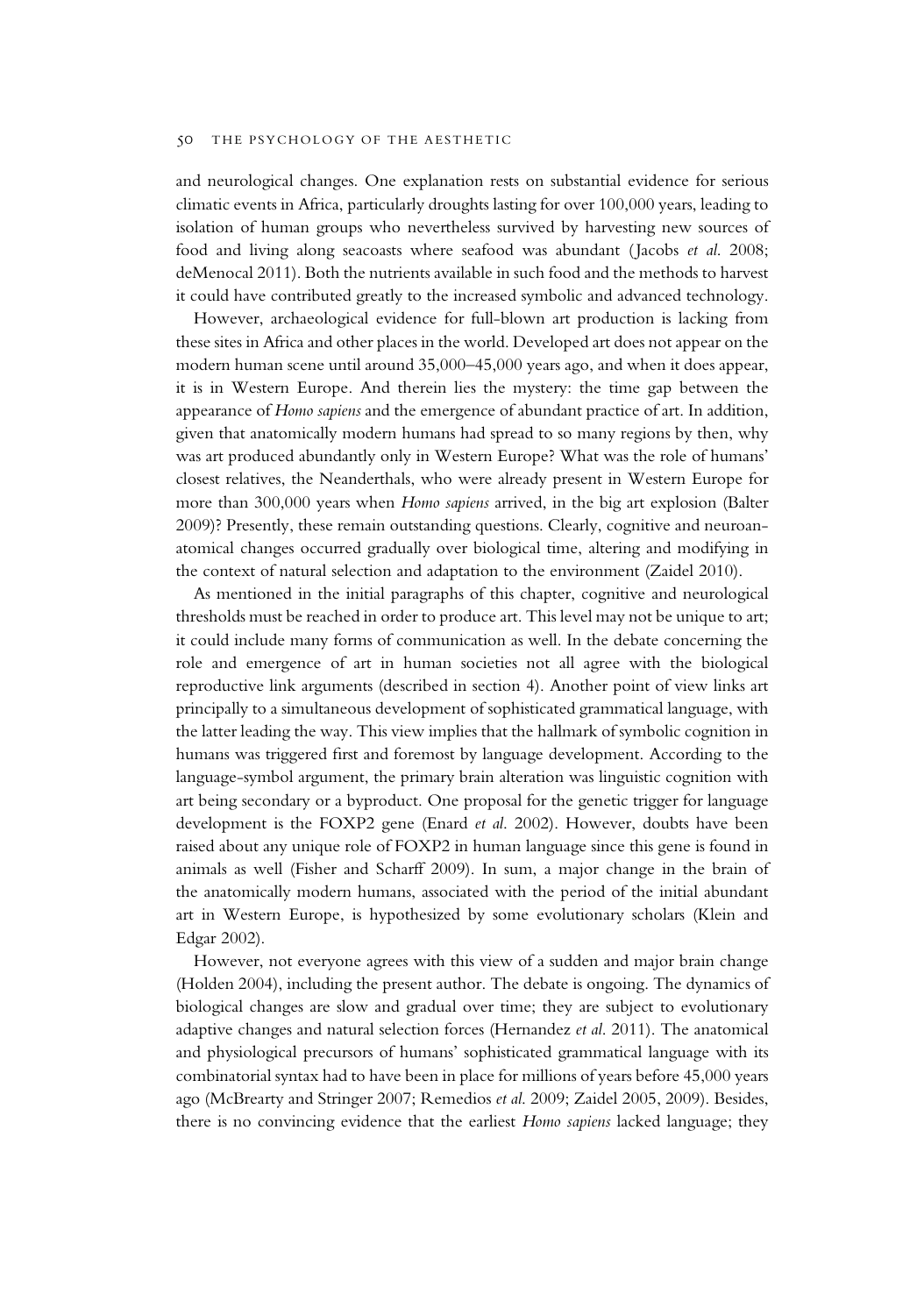may very well have had elaborate grammatical language. However, what could have happened around 45,000 years ago in Western Europe is some critical change in the behavior of the anatomically modern Homo sapiens that facilitated consistent production of art, a practice that has increased since then and gone unabated to this day. The critical behavior is likely to have a genetic and neuroanatomical basis. For example, it has recently been suggested that there was an increase in group size, intra-group cooperation, spike in altruism leading to group cohesion, and as a result long-term survival of talented, skilled individuals, were all pivotal changes (Bowles 2009; Mace 2009; Powell et al. 2009). These possibilities are highly plausible and could serve as new insights into speculations and debates on the origins of art practice.

### References

- Addessi, E., Mancini, A., Crescimbene, L., Padoa-Schioppa, C., and Visalberghi, E. (2008). Preference transitivity and symbolic representation in capuchin monkeys (cebus apella). PLoS ONE, 3: e2414.
- Balter, M. (2009). New work may complicate history of Neanderthals and H. sapiens. Science, 326: 224–5.
- Behar, D. M., Villems, R., Soodyall, H., Blue-Smith, J., Pereira, L., Metspalu, E., Scozzari, R., Makkan, H., et al. (2008). The dawn of human matrilineal diversity. American Journal of Human Genetics, 82: 1130–40.
- Bowles, S. (2009). Did warfare among ancestral hunter-gatherers affect the evolution of human social behaviors? Science, 324: 1293-8.
- Burgdorf, J. and Panksepp, J. (2006). The neurobiology of positive emotions. Neuroscience and Biobehavioral Review, 30: 173–87.
- Cronin, H. (1992). The Ant and the Peacock. Cambridge: Cambridge University Press.
- Darwin, C. (1871). The Descent of Man, and Selection in Relation to Sex. London: John Murray.
- deMenocal, P. B. (2011). Climate and human evolution. Science, 331: 540-2.
- De Renzi, E. (1982). Disorders of Space Exploration and Cognition. New York: Wiley.
- De Waal, F. B. M. and Tyack, P. L. (eds.) (2003). Animal Social Complexity: Intelligence, Culture, and Individualized Societies. Cambridge, MA: Harvard University Press.
- Diamond, J. (1982). Rediscovery of the yellow-fronted gardener bowerbird. Science, 216: 431–4.
- Djamgoz, M. B. A., Hankins, M. W., Hirano, J., and Archer, S. N. (1997). Neurobiology of retinal dopamine in relation to degenerative states of the tissue. Vision Research, 37 (Special Issue: Vision and Neurodegenerative Diseases): 3509–29.
- Enard, W., Przeworski, M., Fisher, S. E., Lai, C. S. L., Wiebe, V., Kitano, T., Monaco, A. P., and Paabo, S. (2002). Molecular evolution of FOXP2, a gene involved in speech and language. Nature, 418: 869–72.
- Fisher, S. E. and Scharff, C. (2009). FOXP2 as a molecular window into speech and language. Trends in Genetics, 25: 166–77.
- Gould, J. L. and Gould, C. G. (1989). Sexual Selection. New York: Scientific American Library.
- Halpern, A. R., Ly, J., Elkin-Frankston, S., and O'connor, M. G. (2008). "I know what i like": Stability of aesthetic preference in Alzheimer's patients. Brain and Cognition, 66: 65–72.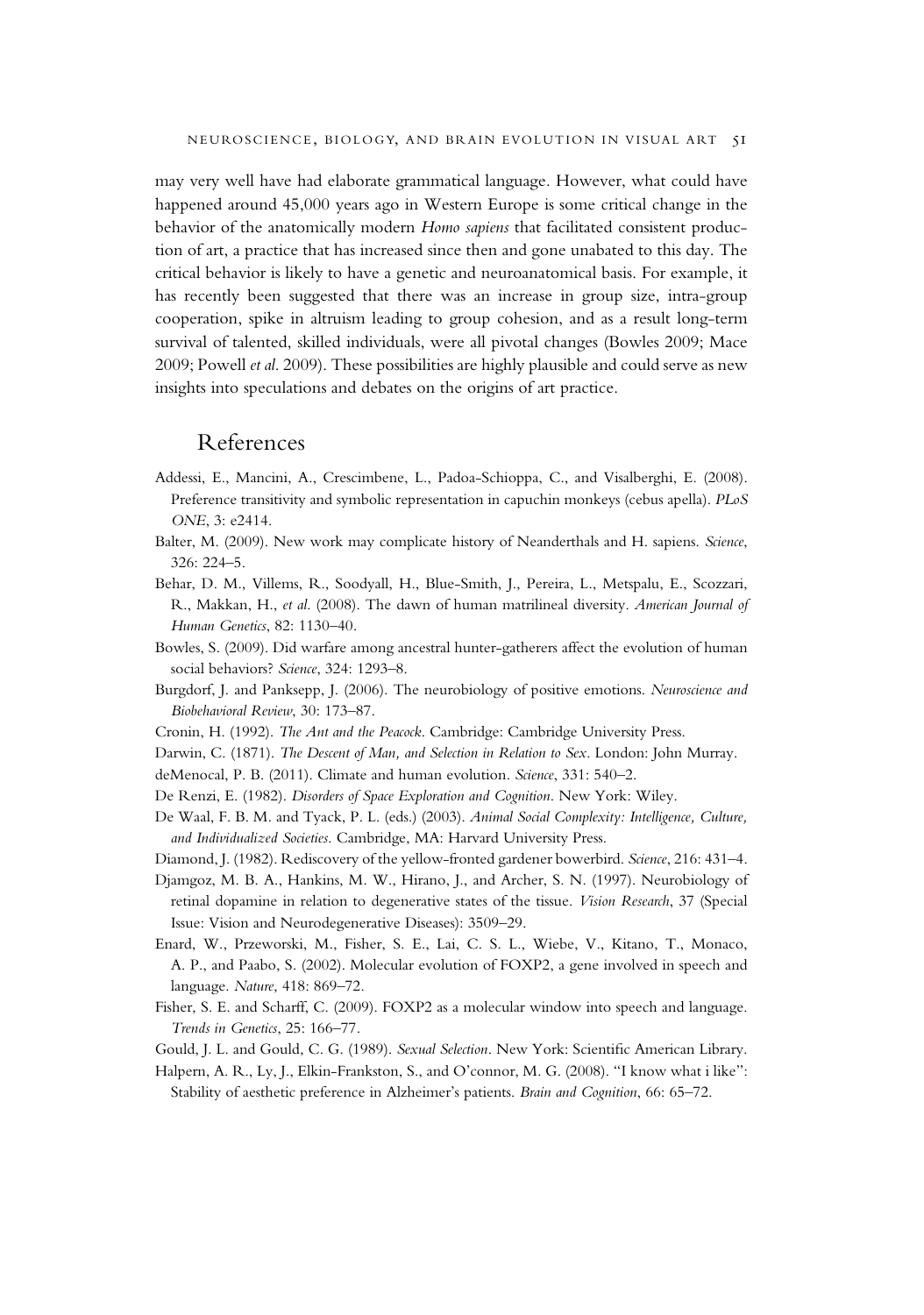- 52 THE PSYCHOLOGY OF THE AESTHETIC
- Henshilwood, C. S. and Marean, C. W. (2003). The origin of modern human behavior. Current Anthropology, 44: 627–51.
- Hernandez, R. D., Kelley, J. L., Elyashiv, E., Melton, S. C., Auton, A., Mcvean, G., Project, G., Sella, G., and Przeworski, M. (2011). Classic selective sweeps were rare in recent human evolution. Science, 331: 920–4.
- Holden, C. (2004). The origin of speech. Science, 303: 1316–19.
- Hovers, E., Ilani, S., Bar-Yosef, O., and Vandermeersch, B. (2003). An early case of color symbolism: Ochre use by modern humans in Qafzeh Cave. Current Anthropology, 44: 491–522.
- Hubel, D. H. (1995). Eye, Brain, and Vision. New York: W. H. Freeman.
- Jackson, G. R. and Owsley, C. (2003). Visual dysfunction, neurodegenerative diseases, and aging. Neurological Clinic, 21/3: 709–28.
- Jacobs, Z., Roberts, R. G., Galbraith, R. F., Deacon, H. J., Grun, R., Mackay, A., Mitchell, P., Vogelsang, R., et al. (2008). Ages for the Middle Stone Age of Southern Africa: Implications for human behavior and dispersal. Science, 322: 733-5.
- Klein, R. G. and Edgar, B. (2002). The Dawn of Human Culture. New York: Nevraumont.
- Langer, S. K. (1962). Philosophical Sketches. Baltimore: Johns Hopkins University Press.
- Lanthony, P. (2001). Daltonism in painting. Color Research & Application, 26: S12–S16.
- Mace, R. (2009). On becoming modern. Science, 324: 1280–1.
- Masson, G., Mestre, D., and Blin, O. (1993). Dopaminergic modulation of visual sensitivity in man. Fundamentals of Clinical Pharmacology, 7: 449–63.
- McBrearty, S. and Stringer, C. (2007). The coast in colour. Nature, 449: 793–4.
- Mellars, P. (2006a). Going East: New genetic and archaeological perspectives on the modern human colonization of Eurasia. Science, 313: 796-800.
- —— (2006b). Why did modern human populations disperse from Africa ca. 60,000 years ago? A new model. Proceedings of the National Academy of Sciences USA, 103: 9381–6.
- Miller, G. F. (2000). The Mating Mind: How Sexual Choice Shaped the Evolution of Human Nature. New York: Doubleday.
- —— (2001). Aesthetic fitness: How sexual selection shaped artistic virtuosity as a fitness indicator and aesthetic preferences as mate choice criteria. Bulletin of Psychology and the Arts, 2: 20–5.
- Nadal, M., Munar, E., Capó, M. A., Rosselló, J., and Cela-Conde, C. J. (2008). Towards a framework for the study of the neural correlates of aesthetic preference. Spatial Vision, 21: 379–96.
- Panksepp, J. (2005). Affective consciousness: Core emotional feelings in animals and humans. Consciousness and Cognition, 14: 30–80.
- Powell, A.,Shennan, S., and Thomas, M. G. (2009). Late Pleistocene demography and the appearance of modern human behavior. Science, 324: 1298-1301.
- Premack, D. (2007). Human and animal cognition: Continuity and discontinuity. Proceedings of the National Academy of Sciences USA, 104: 13861–7.
- Relethford, J. H. (2008). Genetic evidence and the modern human origins debate. Heredity, 100: 555–63.
- Remedios, R., Logothetis, N. K., and Kayser, C. (2009). Monkey drumming reveals common networks for perceiving vocal and nonvocal communication sounds. Proceedings of the National Academy of Sciences USA, 106: 18010–15.